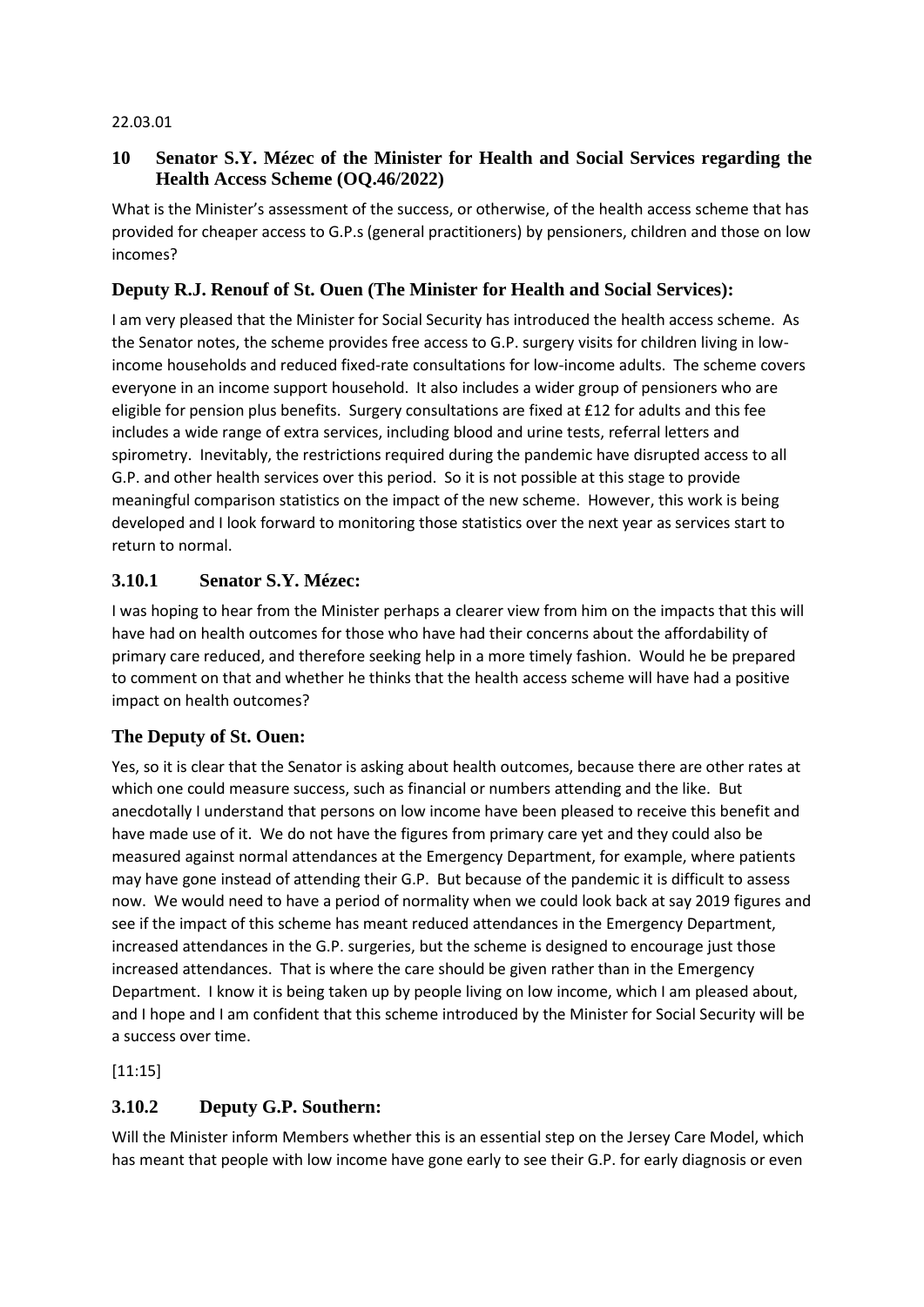preventative measures, and that without maintaining the support he has done for this particular method he risks putting the Jersey Care Model at risk altogether?

## **The Deputy of St. Ouen:**

It was precisely the intention of the scheme to attempt to remove what was perceived as a barrier to seek early treatment or preventative measures. So the fact of the introduction of the scheme would encourage people to visit their G.P. because of the absence of what might have been a barrier in the past, the payment of up to £50, plus perhaps other costs for certain things, which are now included as extra services in the single £12 fee. So I would be confident that would be happening and therefore that this aligns closely with the Jersey Care Model, which seeks to ensure that we address people's needs at an early stage or indeed prevent the health outcomes and the conditions that we see developing and impacting on people's health.

## **3.10.3 Deputy G.P. Southern:**

Will the Minister commit to funding an expansion of this particular service, either by taking in other groups or by increasing the discount on attending a G.P.?

## **The Deputy of St. Ouen:**

The scheme is funded by the Minister for Social Security from the Health Insurance Fund collected by her. I understand that at present there is no immediate consideration to draw in other groups but this will always be kept under review. The scheme was first launched in December 2020 and the Minister for Social Security has recently renewed it until early-2023. So it is secure for a further year. I certainly hope it will continue long beyond that. But this is not the panacea. The Island and the next Assembly will need to consider the costs of healthcare on a much wider framework. Because we know that those costs are just increasing year-on-year as further treatments come on board, people are living longer but with long-term conditions very often, which need care and attention. So the Government Plan announced that we are conducting this year a full review into health funding, which will come to the Council of Ministers and this Assembly in 2024. That will encompass G.P. costs, but it will encompass all other health and social care costs. That is an important debate that the next Assembly will be undertaking.

## **3.10.4 Senator T.A. Vallois:**

May I ask the Minister over what period of time does he expect the assessment of this particular scheme to identify which qualitative data to identify its success?

# **The Deputy of St. Ouen:**

It is difficult for me to answer that question because of course the scheme is administered by the Minister for Social Security. So I am not privy to the timescales that they are considering in her department. But if this year, 2022, can see us return to some normality and not have COVID worries and COVID spikes, then we may be able to compare 2022 with 2019. I hope that might be possible in 2023.

## **3.10.5 Senator T.A. Vallois:**

May I ask the Minister to work with the Minister for Social Security to share the baseline measurements that are expected in terms of the success of this scheme with States Members so that we can identify the outcome of that assessment when it is due?